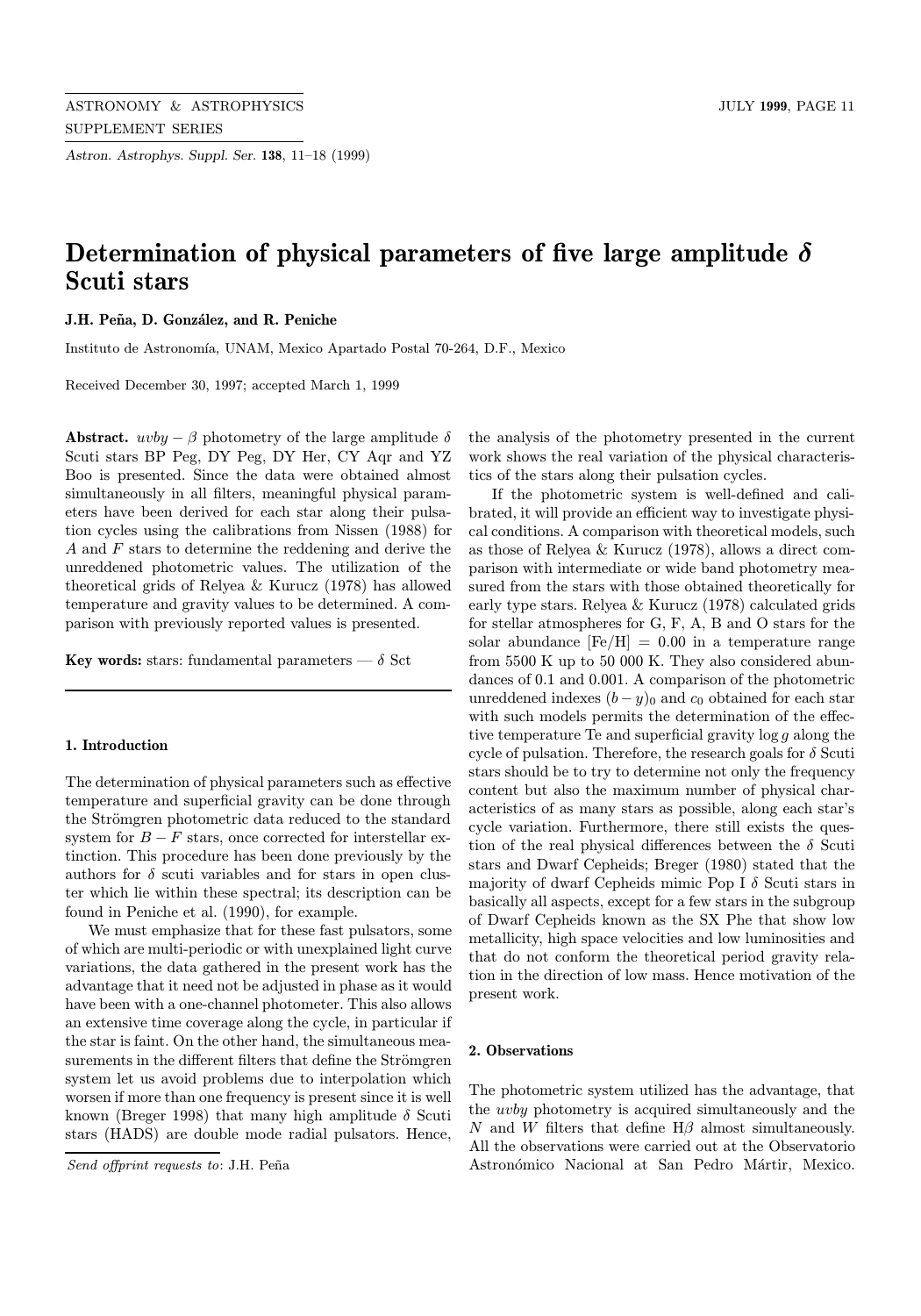Table 1. Uncertainties in the color indexes V,  $(b - y)$ ,  $m_1$ ,  $c_1$ and β

| Season | star     | $\delta V$ | $\delta(b-y)$ | $\delta m_1$ | $\delta c_1$ | δβ    |
|--------|----------|------------|---------------|--------------|--------------|-------|
| 1986A  | $BP$ Peg | 0.017      | 0.011         | 0.011        | 0.013        | 0.009 |
| 1986B  | DY Her   | 0.009      | 0.008         | 0.007        | 0.011        | 0.005 |
| 1992A  | $DY$ Peg | 0.023      | 0.013         | 0.024        | 0.039        | 0.022 |
| 1992B  | CY Agr   | 0.021      | 0.008         | 0.007        | 0.010        | 0.007 |
| 1994   | YZ Boo   | 0.015      | 0.013         | 0.017        | 0.018        | 0.005 |

The data was acquired in different observing seasons: July-August, 1986; August-September, 1986; September-October, 1992 and March, 1994. All were carried out at the 1.5 m telescope with the same spectrophotometer. A description of this instrument can be found in Nissen (1984). The reduction procedure was done through the numerical packages NABAPHOT (Arellano-Ferro & Parrao 1989) and DAMADAP (Parrao et al. 1998) which reduce the data into a standard system. The system that was chosen was that defined by the standard values of Olsen (1983) and the transformation equations are those defined by Crawford & Barnes (1970) and by Crawford & Mander (1966). An estimate of accuracy was done by comparing the  $uvby-\beta$  data obtained with those of Olsen  $(1983)$  and Grönbech & Olsen  $(1977)$ . The uncertainties were evaluated in the following manner: The average differences, present data of the standard stars minus Olsen's data, were evaluated and provide an uncertainty for the transformation of the season, see Table 1. These values, of course, are functions of the star magnitude and in all cases enough star counts were secured in order to attain a signal to noise ratio large enough to determine an accuracy better than 0.01 mag, small compared to the large amplitude variation of these stars. The final photometric values have been submitted to the IAU archive but the mean Strömgren indices which cover a whole cycle and the range of the variation due to pulsation for each star are listed in Table 2.

# 3. Discussion

In order to carry out the previously described techniques, the photometric values in the standard system presented in the section of Observations were used first to determine reddening. This was done using specific techniques which have been previously described (see, for example, Peña et al. 1993) and which are based on a calibration by Nissen (1988) based, in turn, on the fundamental calibrations of Crawford and his co-workers (1975, 1979) for A and F stars. This is applicable since, as is well-known, the  $\delta$  Scuti stars are within these spectral limits in the HR diagram. For both types, Crawford derived empirical calibrations for  $M_v$  and  $(b-y)_0$  and in the latter case, also the [Fe/H] metallicity. With these calibrations, slightly modified by Nissen (1988), a computing code was written to

determine reddening and unreddened parameters for each set of photometric data. A slight interpolation would be necessary since the  $H\beta$  values differ slightly in time from uvby photometry. However, since the difference is so small, in practice they were treated as if they were taken at the same time.

A brief description for each star is given which emphasizes the main characteristics relevant to the findings of the present paper:

BP Peg. Broglia (1959) reported a linear ephemeris with a period of 0.10954347 d, detecting also a possible variation of the period between the 1953 and 1958 and 1959 observations. Furthermore, they found a modulation period on the order of 0.37 d with an amplitude in the maxima of  $0.45$  mag in the visual. Rodríguez  $(1989)$  presented uvby observations of this star and identified two main frequencies, 9.1260 and 11.8303 c/d corresponding to the fundamental mode and to the first overtone. Kim et al. (1989) secured new  $uvby - \beta$  and spectroscopic observations of this star. They determined a photometric reddening value of  $E(b-y)$  equal to 0.067 mag. A superficial gravity value of 3.85 and a ratio [Fe/H] of  $-0.08$  were obtained. An average  $T_e$  of 7470 K was determined from their photometry and theoretical grids. From this and theoretical models, a bolometric magnitude of  $M_{bol}$  1.4 mag, a mass of 1.85  $M_{\odot}$  and an age of 1.3  $10^9$  yr were finally derived. Rodríguez et al. (1992) also reported uvby- $\beta$  of three large amplitude  $\delta$  Scuti stars, BP Peg, among them. They were able to determine the same parameters previously established with their photometry.

CY Aqr. Detre & Chang (1960) and Hardie & Tolbert (1961) reported an ephemeris with a negative quadratic term. Percy (1975) reported that the period remained constant between 1934 and 1951, when it suffered a drastic change and then remained constant. Elst (1972) determined a modulation period of 0.1222 d, but with a very small amplitude. Fitch (1973) suggested the modulation period might be 0.17766 d, which could be explained by the pulsational theory, whereas Elst's (1972) period, could not. Percy (1975) found that the modulation period proposed by Elst (1972) was not real but merely a result of its method of analysis. Geyer & Hoffmann (1974, 1975) did not find any modulation period. Mahdy & Szeidl (1980) derived an abrupt change of the period of  $-18.1 \times 10^{-8}$  d around 1952, the period being constant before and after this date. Rolland et al. (1986) and Peña et al. (1987), proposed a period decay consistent with the theoretical model of a pre-white dwarf of  $0.2 M_{\odot}$  in opposition to the abrupt period changes suggested. Rodríguez (1989) determined a linear ephemeris for his data and, in a later study, (Rodríguez et al. 1990) determined some observational parameters such as effective temperature of Te 7590 K, superficial gravity of  $\log g = 3.89$  and metallicity  $[Fe/H] = -0.7$ . Besides these values, they determined, considering pulsation, the following:  $R_* = 2.34 \, R_\odot$ ,  $M = 1.49 \, M_\odot$ ,  $M_{\text{bol}} = 1.71$  and an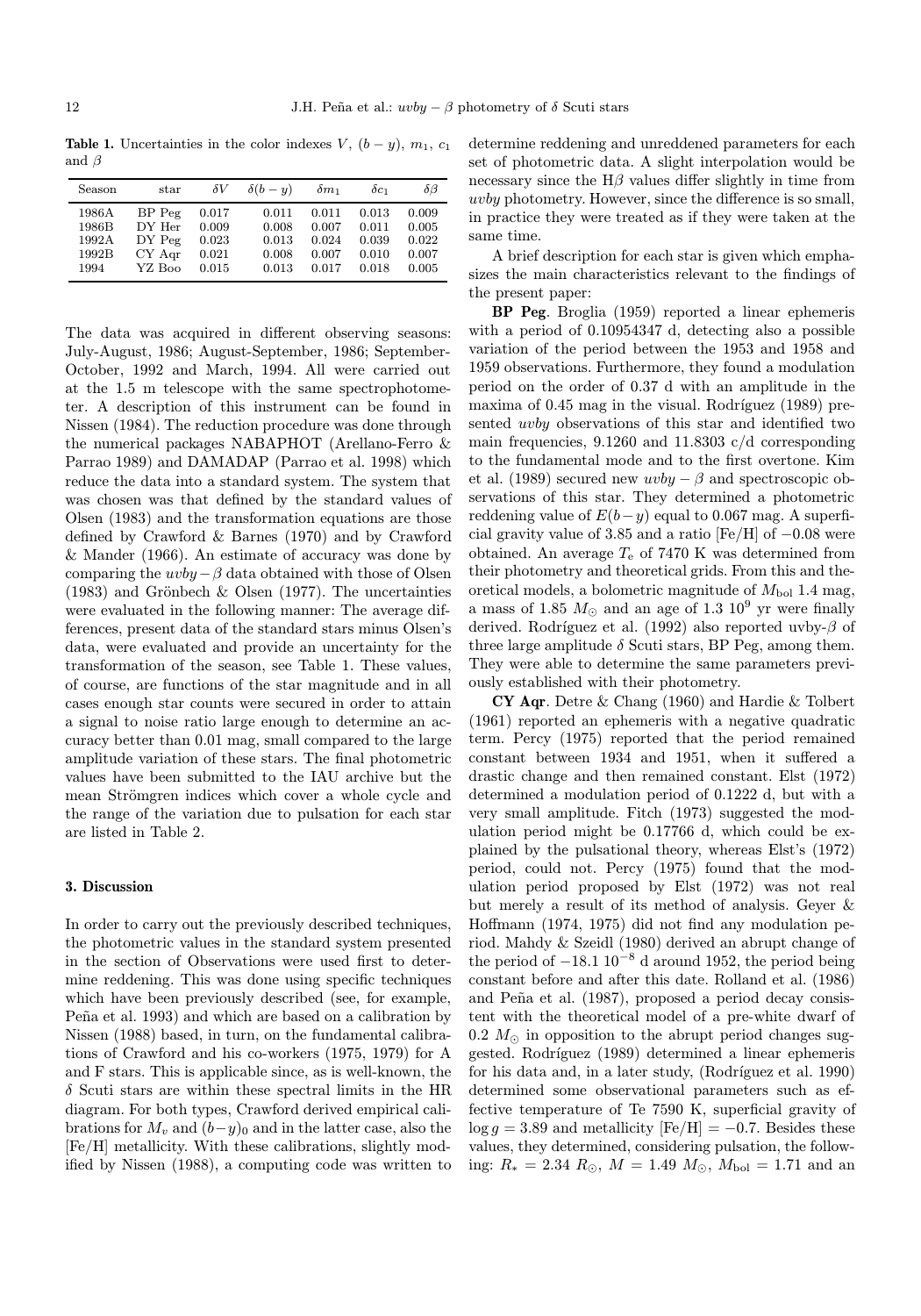|                             | BP Peg  | $CY$ Aqr | DY Her  | DY Peg  | YZ Boo  |
|-----------------------------|---------|----------|---------|---------|---------|
| $\langle V \rangle$         | 11.9628 | 10.7459  | 10.5797 | 10.3688 | 10.5849 |
| $V_{\rm max}$               | 11.68   | 10.421   | 10.402  | 10.057  | 10.311  |
| $V_{\rm min}$               | 12.17   | 11.096   | 10.803  | 10.613  | 10.730  |
| $\langle b-y \rangle$       | 0.2165  | 0.1844   | 0.2091  | 0.1738  | 0.1688  |
| $(b -$<br>$y)_{\text{max}}$ | 0.154   | 0.115    | 0.137   | 0.104   | 0.113   |
| $(b-y)_{\min}$              | 0.274   | 0.272    | 0.276   | 0.229   | 0.189   |
| $\langle m_1 \rangle$       | 0.2244  | 0.1165   | 0.2061  | 0.1444  | 0.1458  |
| $m_{1}$ max                 | 0.267   | 0.152    | 0.172   | 0.176   | 0.160   |
| $m_{1 \text{ min}}$         | 0.173   | 0.066    | 0.242   | 0.118   | 0.134   |
| $\langle c_1 \rangle$       | 0.7399  | 0.8937   | 0.7839  | 0.9125  | 0.8374  |
| $c_{1}$ max                 | 0.861   | 1.045    | 0.928   | 1.069   | 0.956   |
| $c_{1 \text{ min}}$         | 0.628   | 0.718    | 0.642   | 0.772   | 0.771   |
| $\langle \beta \rangle$     | 2.7636  | 2.7994   | 2.7503  | 2.7879  | 2.7520  |
| $\beta_{\rm max}$           | 2.853   | 2.877    | 2.811   | 2.857   | 2.810   |
| $\beta_{\rm min}$           | 2.690   | 2.697    | 2.700   | 2.708   | 2.715   |

Table 2. Mean Strömgren indices and the range of the variation for each star

age of  $1.7 \times 10^9$  yr. Coates et al. (1994) determined a period change and concluded that the star was pulsating with only one period. This conclusion is not supported by the study of Powell et al. (1995) which stated that the new data did not present significant variations from cycle to cycle, but that an abrupt period change occurred in 1989 and that the star is now pulsating with a period of 0.061038612 d.

DY Her. Since its discovery as a variable star in the thirties it has been a subject of considerable interest. In works by McNamara (1978) with spectra and by Breger et al. (1978) from  $uvby - \beta$ , a value of 2.7  $R_{\odot}$  was determined. Szeidl (1979) stated that the radius should be larger than that previously reported. Breger et al. (1978) determined the effective temperature and superficial gravity with Strömgren photometry with a one channel photometer. Rodríguez (1989) determined the metallicity of the star with simultaneous Strömgren photometry. López de Coca et al. (1990) included it in a comprehensive review of the observational characteristics of all the  $\delta$  Scuti stars known. Antonello (1990) carried out a comparison with theoretical models concerning the Strömgren  $m_1$  index. For DY Her he derived  $\langle T_e \rangle$  of 7360 K, log $\langle g \rangle$  of 3.87 and [Fe/H] of 0.16. The physical parameters of mass, bolometric magnitude and age were later determined from uvby  $-\beta$  photometry by Rodríguez et al. (1990). Dawei et al. (1993) confirmed the period change of DY Her based on studies by Madhy & Szeidl (1980) with a compilation of 60 maxima from 1938 up to 1979. Yang et al. (1993) made a compilation of 30 years of observations determining a variation in the period of  $P_0 = 0.14863130$  d,  $1/p(\mathrm{d}p/\mathrm{d}t) = -5.2 \, 10^{-9} \, \text{yr}$ . Milone et al. (1994) derived the mean radius and bolometric luminosity of 2.77  $R_{\odot}$ and  $M_{\text{bol}} = 1.41$  mag, respectively, from visual and infrared photometry and the effective temperature derived by Breger et al. (1978).

DY Peg. An excellent review of the previous observations can be found in Rodriguez (1989). Between 1966 and 1975 several observers obtained new photometric

data with the purpose of confirming light curve variations. Quigley & Africano (1979, 1981) derived a quadratic ephemeris which predicted a decrease in the period. Peña & Peniche (1986) derived a decrease in the period, consistent with the theoretical models of Dziembowski & Kozlowski (1974) for a pre-white-dwarf in opposition to the abrupt period changes proposed by Percy (1975) and Mahdy & Szeidl (1980). Rodriguez (1989) reported observations of DY Peg in the Strömgren system determining a period of 0.0729 d. Recently, Kilambi & Rahman (1993) presented UBV observations and determined mass, radius, gravity and variations of the temperature over one cycle of pulsation. Rodriguez et al. (1993) reported light curves in the  $uvby - \beta$  system.

YZ Boo. Studies by Szeidl & Mahdy (1981) led them to conclude that YZ Boo had suffered a period change. Joner & McNamara (1983) derived its physical parameters ( $T_e$  = 7590 and  $\log g$  = 3.95, [Fe/H]= -0.025,  $M_{\text{bol}}$  = +1.7) through UBV and Strömgren photometry and concluded that it is a dwarf Cepheid of Pop I, which, according to Breger (1979) could be considered to be  $\delta$  Scuti star. Since the period changes can provide information on the evolutive stage of the stars, several studies have been done with this goal in mind: this star was first studied by Szeidl & Mahdy (1981), later by Peniche et al. (1985); Jiang (1986), determined new ephemeris with a quadratic term. Peniche et al. (1985) concluded that it is impossible to decide if the period is constant or not with the currently available data bases. Kim & Joner (1994a) reported photometric observations in Coussins VRc system and in a later paper Kim & Joner (1994b) determined  $T_e = 7410 \text{ K}$ ,  $\log g = 3.71$  and a metallicity  $[M/H] = -0.025.$ 

## 4. Analysis

Simultaneous  $uvby - \beta$  photoelectric photometry for the δ Scuti stars CY Aqr, DY Peg, YZ Boo, BP Peg, and DY Her has been secured. The application of the previously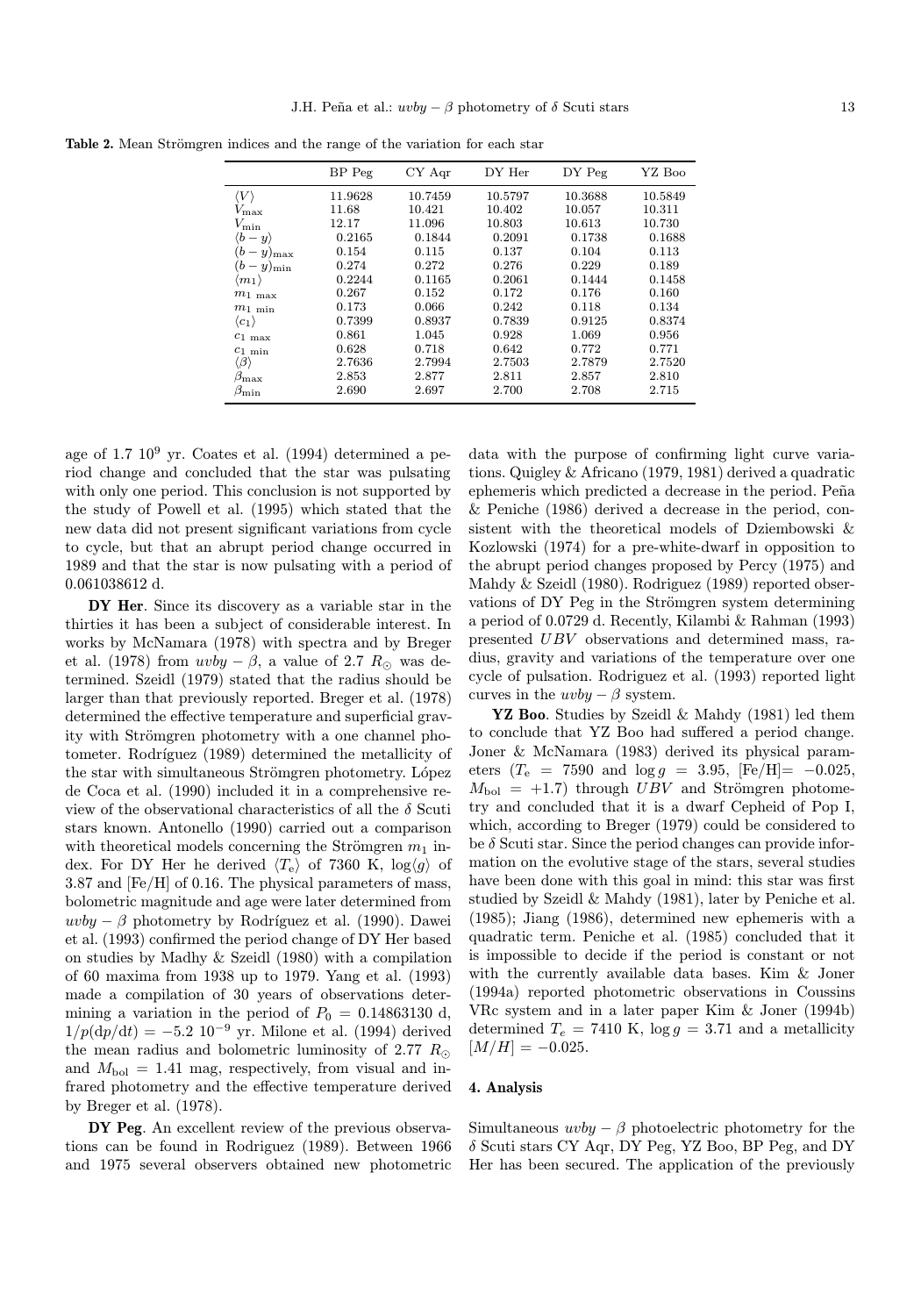Table 3. Unreddened photometry of BP Peg

| Time   | $(b-y)_0$ | $m_{10}$ | $c_{10}$ | Time   | $(b-y)_0$ | $m_{10}$ | $c_{10}$ |
|--------|-----------|----------|----------|--------|-----------|----------|----------|
| 3.7745 | 0.144     | 0.217    | 0.836    | 3.8431 | 0.222     | 0.201    | 0.652    |
| 3.7777 | 0.140     | 0.239    | 0.832    | 3.8474 | 0.188     | 0.264    | 0.628    |
| 3.7789 | 0.127     | 0.263    | 0.810    | 3.8489 | 0.203     | 0.236    | 0.619    |
| 3.7877 | 0.173     | 0.199    | 0.797    | 3.8503 | 0.218     | 0.207    | 0.636    |
| 3.7890 | 0.161     | 0.208    | 0.789    | 3.8519 | 0.200     | 0.243    | 0.618    |
| 3.7902 | 0.163     | 0.216    | 0.795    | 3.8556 | 0.197     | 0.232    | 0.630    |
| 3.7929 | 0.161     | 0.239    | 0.760    | 3.8569 | 0.192     | 0.237    | 0.657    |
| 3.7941 | 0.173     | 0.207    | 0.780    | 3.8581 | 0.202     | 0.220    | 0.652    |
| 3.7956 | 0.180     | 0.214    | 0.750    | 3.8609 | 0.175     | 0.255    | 0.636    |
| 3.7969 | 0.180     | 0.209    | 0.760    | 3.8621 | 0.185     | 0.239    | 0.658    |
| 3.8000 | 0.189     | 0.191    | 0.751    | 3.8634 | 0.187     | 0.221    | 0.669    |
| 3.8013 | 0.173     | 0.224    | 0.767    | 3.8647 | 0.162     | 0.257    | 0.658    |
| 3.8045 | 0.206     | 0.180    | 0.738    | 3.8659 | 0.157     | 0.257    | 0.700    |
| 3.8058 | 0.198     | 0.193    | 0.748    | 3.8686 | 0.146     | 0.255    | 0.714    |
| 3.8070 | 0.182     | 0.229    | 0.710    | 3.8699 | 0.134     | 0.252    | 0.774    |
| 3.8100 | 0.175     | 0.254    | 0.688    | 3.8711 | 0.138     | 0.245    | 0.757    |
| 3.8113 | 0.173     | 0.253    | 0.705    | 3.8723 | 0.118     | 0.265    | 0.778    |
| 3.8126 | 0.180     | 0.239    | 0.696    | 3.8737 | 0.123     | 0.251    | 0.796    |
| 3.8138 | 0.200     | 0.205    | 0.706    | 3.8750 | 0.108     | 0.275    | 0.803    |
| 3.8166 | 0.200     | 0.212    | 0.688    | 3.8777 | 0.108     | 0.256    | 0.832    |
| 3.8180 | 0.206     | 0.204    | 0.687    | 3.8790 | 0.113     | 0.250    | 0.838    |
| 3.8193 | 0.202     | 0.208    | 0.686    | 3.8803 | 0.110     | 0.253    | 0.845    |
| 3.8205 | 0.203     | 0.211    | 0.691    | 3.8817 | 0.112     | 0.251    | 0.844    |
| 3.8236 | 0.213     | 0.188    | 0.720    | 3.8857 | 0.113     | 0.252    | 0.852    |
| 3.8250 | 0.212     | 0.212    | 0.677    | 3.8888 | 0.116     | 0.262    | 0.835    |
| 3.8262 | 0.210     | 0.192    | 0.705    | 3.8901 | 0.123     | 0.275    | 0.800    |
| 3.8285 | 0.200     | 0.228    | 0.670    | 3.8915 | 0.117     | 0.267    | 0.818    |
| 3.8297 | 0.205     | 0.221    | 0.674    | 3.8927 | 0.140     | 0.229    | 0.826    |
| 3.8310 | 0.208     | 0.214    | 0.665    | 3.8939 | 0.130     | 0.256    | 0.816    |
| 3.8322 | 0.228     | 0.195    | 0.668    | 3.8953 | 0.136     | 0.257    | 0.787    |
| 3.8335 | 0.198     | 0.232    | 0.672    | 3.8983 | 0.148     | 0.242    | 0.792    |
| 3.8365 | 0.195     | 0.237    | 0.660    | 3.9000 | 0.154     | 0.237    | 0.789    |
| 3.8378 | 0.204     | 0.228    | 0.653    | 3.9013 | 0.153     | 0.243    | 0.768    |
| 3.8390 | 0.208     | 0.222    | 0.652    | 3.9027 | 0.161     | 0.238    | 0.778    |
| 3.8404 | 0.184     | 0.264    | 0.640    | 3.9056 | 0.158     | 0.248    | 0.752    |
| 3.8419 | 0.207     | 0.214    | 0.646    | 3.9069 | 0.168     | 0.245    | 0.744    |

 $HJD = time + 2446670.0.$ 

described technique from Peña et al. (1993) to the data for each star provides the reddening for each set of colors obtained at the same time. A mean value of the reddening was considered and from this, unreddened indexes were obtained. Once the unreddened indexes have been evaluated, (Tables 3 to 7 for BP Peg, CY Aqr, DY Her, DY Peg and YZ Boo, respectively) the location of each data point was determined in the theoretical grids of Relyea & Kurucz (1978) for solar abundance and lower. From the photometry, superficial gravity and effective temperatures as well as metallicity, absolute magnitude and distance have been derived for each star and the variations in  $T_e$  and log g during the pulsation cycle for the large amplitude stars is presented in Table 8. A compilation of the values reported in the literature has been done and the derived values compared well with those determined

previously (Table 9). In particular CY Aqr and DY Peg show low metallicity, a characteristic of Pop II stars whereas DY Her and YZ Boo have Pop I metallicity.

Since the values of metallicity found for BP Peg differ from those previously compiled, a careful analysis was carried out: a direct comparison with another source of  $uvby - \beta$  (KMJ, 1989) was done. Since significant values for determining physical quantities are those between phases 0.3 to 0.75 (Breger et al. 1978; McNamara 1997), phase diagrams were constructed with the KMJ photometry of the longest nights (2447413 & 20) to avoid the beating phenomena that could arise from the two determined frequencies in BP Peg. What was immediately evident, was that most of the measured  $H\beta$  values for BP Peg from the two sources were above the 2.72 limit that establishes the difference between A and F type stars since [Fe/H] can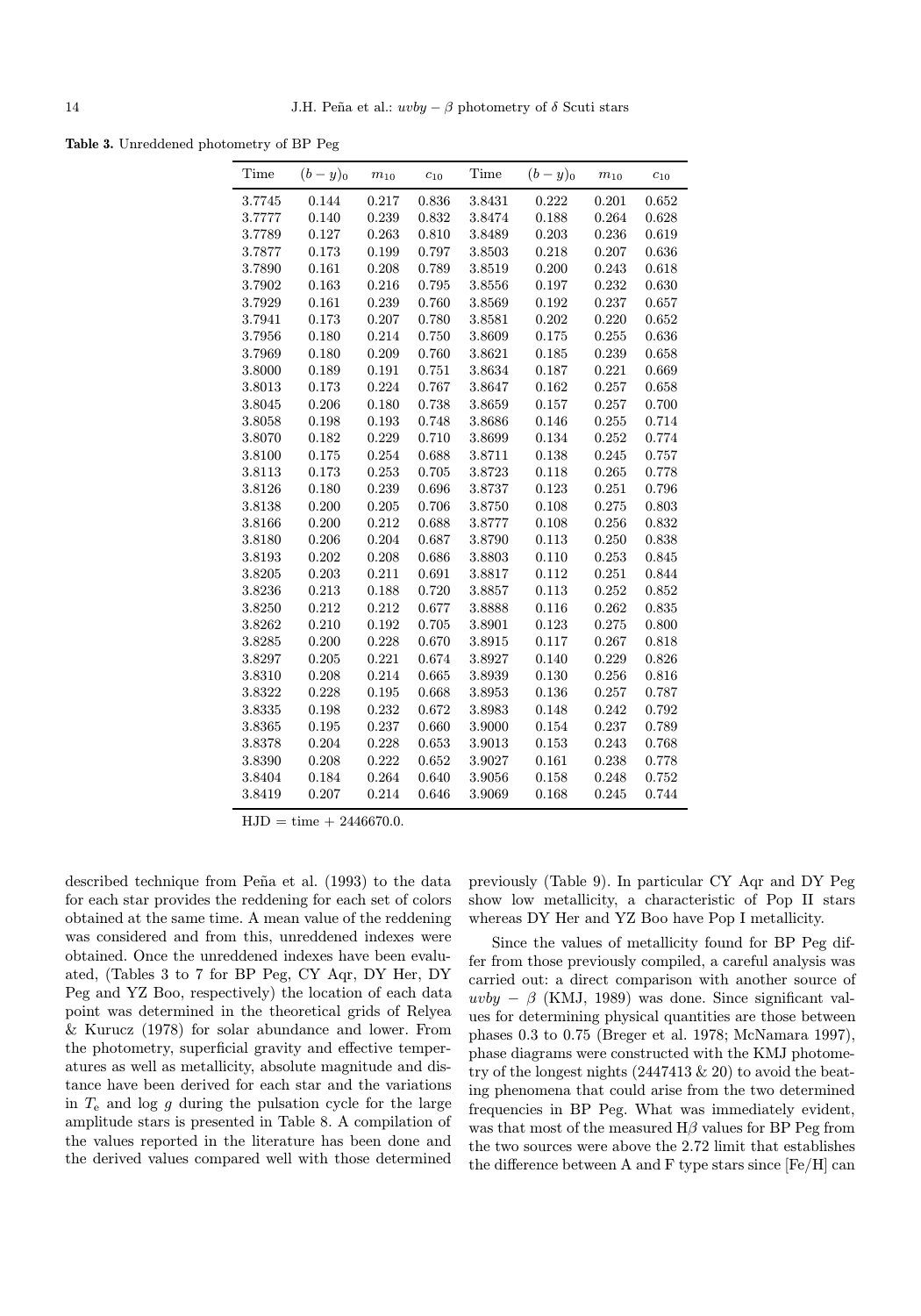Table 4. Unreddened photometry of CY Aqr

| Time   | $(b-y)_0$ | $m_{10}$ | $c_{10}$ | Time   | $(b-y)_0$ | $m_{10}$ | $c_{10}$ |
|--------|-----------|----------|----------|--------|-----------|----------|----------|
| 0.632  | 0.148     | 0.1288   | 0.7712   | 0.6584 | 0.171     | 0.1208   | 0.8142   |
| 0.6346 | 0.111     | 0.1438   | 0.8842   | 0.6632 | 0.194     | 0.0978   | 0.7832   |
| 0.6356 | 0.083     | 0.1708   | 0.9062   | 0.6644 | 0.199     | 0.0788   | 0.8022   |
| 0.6365 | 0.04      | 0.1538   | 1.0012   | 0.6773 | 0.21      | 0.1028   | 0.7082   |
| 0.6379 | 0.069     | 0.1598   | 1.0042   | 0.6798 | 0.224     | 0.0818   | 0.7202   |
| 0.6401 | 0.077     | 0.1518   | 1.0182   | 0.6815 | 0.215     | 0.0878   | 0.7162   |
| 0.6412 | 0.071     | 0.1518   | 1.0332   | 0.6829 | 0.215     | 0.0888   | 0.7152   |
| 0.6431 | 0.086     | 0.1398   | 1.0322   | 0.6857 | 0.217     | 0.0748   | 0.7272   |
| 0.6456 | 0.098     | 0.1428   | 1.0022   | 0.6928 | 0.171     | 0.1008   | 0.7872   |
| 0.6467 | 0.102     | 0.1598   | 0.9732   | 0.6941 | 0.145     | 0.1258   | 0.8072   |
| 0.6485 | 0.128     | 0.1278   | 0.9622   | 0.695  | 0.126     | 0.1378   | 0.8482   |
| 0.6494 | 0.122     | 0.1398   | 0.9232   | 0.696  | 0.113     | 0.1288   | 0.9092   |
| 0.6512 | 0.142     | 0.1388   | 0.8732   | 0.6982 | 0.081     | 0.1378   | 0.9872   |
| 0.6526 | 0.153     | 0.1128   | 0.9122   | 0.7001 | 0.071     | 0.1398   | 1.0322   |
| 0.6545 | 0.161     | 0.1258   | 0.8522   | 0.7017 | 0.084     | 0.1328   | 1.0322   |
| 0.6561 | 0.17      | 0.1008   | 0.8622   |        |           |          |          |
|        |           |          |          |        |           |          |          |

 $HJD = time + 2444494.0.$ 

Table 5. Unreddened photometry of DY Her

| Time   | $(b-y)_0$ | $m_{10}$ | $c_{10}$ | Time   | $(b-y)_0$ | $m_{10}$ | $c_{10}$ |
|--------|-----------|----------|----------|--------|-----------|----------|----------|
| 0.6653 | 0.127     | 0.197    | 0.946    | 0.7594 | 0.250     | 0.204    | 0.649    |
| 0.6697 | 0.137     | 0.191    | 0.951    | 0.7633 | 0.252     | 0.210    | 0.637    |
| 0.6743 | 0.139     | 0.192    | 0.933    | 0.7722 | 0.245     | 0.215    | 0.632    |
| 0.6787 | 0.150     | 0.188    | 0.921    | 0.7762 | 0.249     | 0.209    | 0.650    |
| 0.6834 | 0.155     | 0.201    | 0.889    | 0.7867 | 0.222     | 0.203    | 0.673    |
| 0.6878 | 0.170     | 0.190    | 0.871    | 0.7910 | 0.212     | 0.221    | 0.657    |
| 0.6940 | 0.189     | 0.176    | 0.834    | 0.7939 | 0.209     | 0.216    | 0.692    |
| 0.6985 | 0.181     | 0.199    | 0.817    | 0.7960 | 0.201     | 0.218    | 0.709    |
| 0.7027 | 0.198     | 0.180    | 0.800    | 0.7980 | 0.197     | 0.217    | 0.715    |
| 0.7070 | 0.205     | 0.184    | 0.792    | 0.8016 | 0.173     | 0.227    | 0.752    |
| 0.7148 | 0.215     | 0.186    | 0.763    | 0.8036 | 0.174     | 0.221    | 0.775    |
| 0.7190 | 0.210     | 0.206    | 0.738    | 0.8066 | 0.128     | 0.246    | 0.805    |
| 0.7226 | 0.217     | 0.209    | 0.721    | 0.8091 | 0.121     | 0.243    | 0.856    |
| 0.7276 | 0.223     | 0.204    | 0.717    | 0.8117 | 0.118     | 0.244    | 0.890    |
| 0.7311 | 0.235     | 0.191    | 0.719    | 0.8154 | 0.113     | 0.235    | 0.922    |
| 0.7350 | 0.231     | 0.208    | 0.694    | 0.8177 | 0.117     | 0.237    | 0.919    |
| 0.7477 | 0.242     | 0.202    | 0.681    | 0.8210 | 0.112     | 0.243    | 0.918    |
| 0.7515 | 0.240     | 0.208    | 0.669    | 0.8242 | 0.118     | 0.244    | 0.902    |
| 0.7558 | 0.248     | 0.208    | 0.646    |        |           |          |          |

 $HJD = time + 2446645.0.$ 

be determined only for F type (Nissen 1988). Mean values and the standard deviations were determined (Table 10) for the considered photometric data (KMJ and the present paper's) between these phase limits and, within these uncertainties, the magnitude and colors are practically the same. With these values a metallicity of  $-0.093$  and 0.764 respectively, was calculated. Emphasis should be made on the fact that photometry in the present paper was carried out simultaneously in all the filters and that the dispersion is lower.

In view of the apparently large discrepancy, the determination of the metal content [Fe/H] of BP Peg was also done considering the relations 4.6.8 and 4.6.9 provided by Rodríguez (1989). From these, the metal content for each set of data was  $0.459 \pm 0.372$  for the photometry in present paper and −0.400 ± 0.738 for the KMJ values for the 4.6.8 equation and, analogously, of  $0.359 \pm 0.275$ and  $-0.235 \pm 0.451$  for the 4.6.9 relation which when calculated from the standard deviations in the considered range phases, give the same values of metallicity within the uncertainties.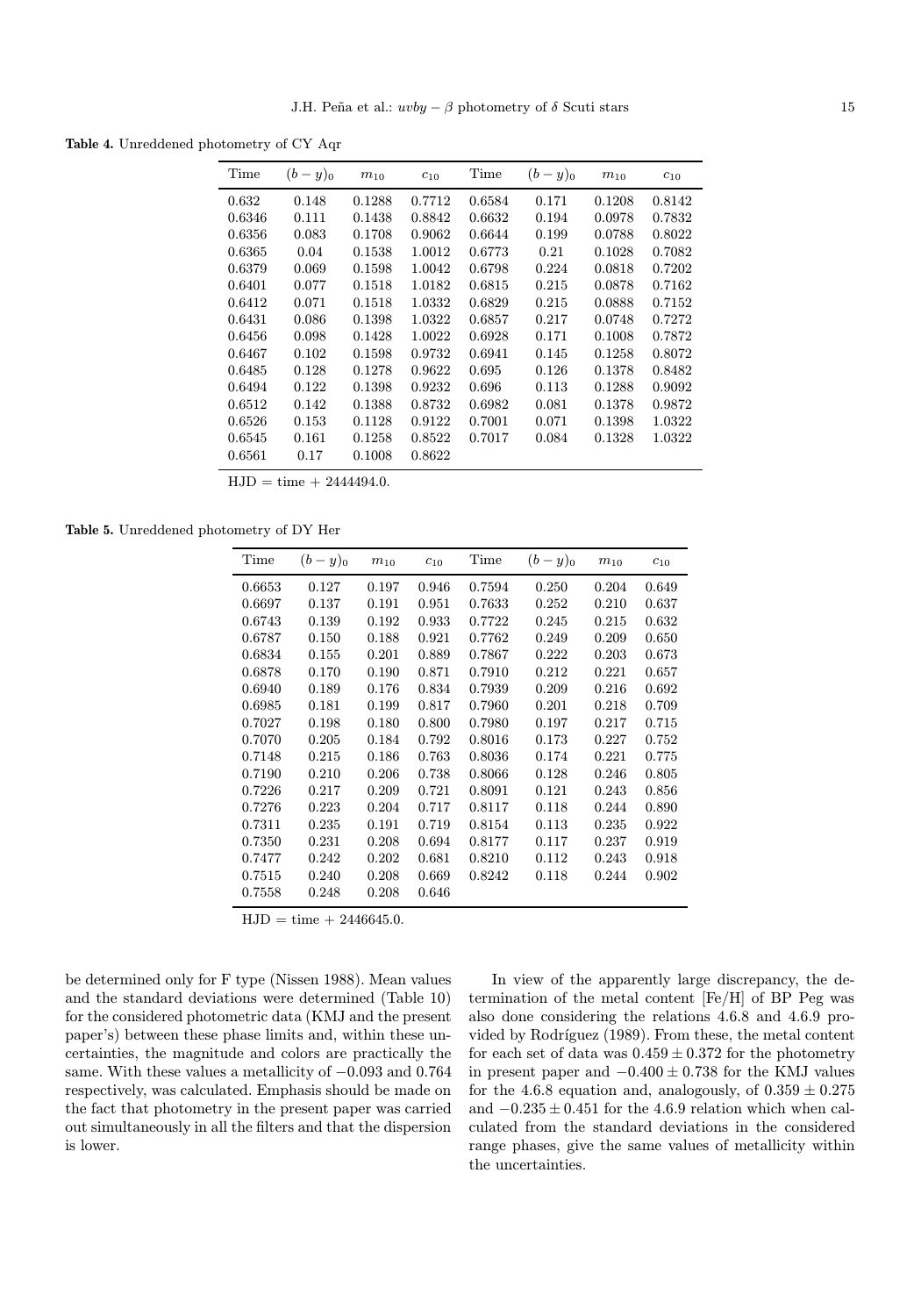Table 6. Unreddened photometry of DY Peg

| Time   | $(b-y)_0$ | $m_{10}$ | $c_{10}$ | Time   | $(b-y)_0$ | $m_{10}$ | $c_{10}$ |
|--------|-----------|----------|----------|--------|-----------|----------|----------|
| 0.7113 | 0.195     | 0.132    | 0.785    | 0.7794 | 0.198     | 0.138    | 0.766    |
| 0.7152 | 0.177     | 0.143    | 0.803    | 0.7806 | 0.195     | 0.124    | 0.804    |
| 0.7203 | 0.140     | 0.152    | 0.896    | 0.7839 | 0.195     | 0.124    | 0.805    |
| 0.7251 | 0.107     | 0.148    | 1.012    | 0.7850 | 0.184     | 0.139    | 0.778    |
| 0.7304 | 0.091     | 0.156    | 1.064    | 0.7887 | 0.156     | 0.160    | 0.800    |
| 0.7356 | 0.102     | 0.155    | 1.050    | 0.7925 | 0.139     | 0.160    | 0.865    |
| 0.7409 | 0.122     | 0.161    | 0.982    | 0.7937 | 0.122     | 0.159    | 0.916    |
| 0.7459 | 0.140     | 0.156    | 0.941    | 0.7994 | 0.088     | 0.168    | 1.002    |
| 0.7510 | 0.162     | 0.143    | 0.893    | 0.8004 | 0.088     | 0.169    | 1.002    |
| 0.7565 | 0.183     | 0.124    | 0.879    | 0.8014 | 0.078     | 0.174    | 1.021    |
| 0.7618 | 0.185     | 0.133    | 0.830    | 0.8024 | 0.072     | 0.182    | 1.022    |
| 0.7716 | 0.185     | 0.145    | 0.794    | 0.8034 | 0.073     | 0.166    | 1.059    |
| 0.7731 | 0.196     | 0.139    | 0.788    | 0.8074 | 0.074     | 0.173    | 1.069    |
| 0.7759 | 0.196     | 0.128    | 0.804    | 0.8085 | 0.074     | 0.181    | 1.054    |
| 0.7769 | 0.194     | 0.129    | 0.804    |        |           |          |          |

 $HJD = time + 2448925.0.$ 

Table 7. Unreddened photometry of YZ Boo

| Time   | $(b-y)_0$ | $m_{10}$ | $c_{10}$  |
|--------|-----------|----------|-----------|
| 0.8421 | 0.099     | 0.143    | ${0.761}$ |
| 0.8635 | 0.018     | 0.164    | ${0.913}$ |
| 0.8705 | 0.010     | 0.163    | 0.944     |
| 0.8844 | 0.034     | 0.161    | 0.927     |
| 0.8904 | 0.044     | 0.156    | 0.929     |
| 0.8954 | 0.058     | 0.148    | 0.899     |
| 0.9080 | 0.074     | 0.154    | 0.846     |
| 0.9134 | 0.082     | 0.161    | 0.802     |
| 0.9186 | 0.081     | 0.167    | 0.785     |
| 0.9240 | 0.083     | 0.160    | 0.795     |
| 0.9289 | 0.083     | 0.167    | 0.774     |
| 0.9352 | 0.087     | 0.168    | 0.760     |
| 0.9407 | 0.084     | 0.167    | 0.756     |
| 0.9460 | 0.096     | 0.152    | 0.758     |
| 0.9520 | 0.084     | 0.161    | 0.771     |
| 0.9573 | 0.066     | 0.177    | 0.757     |
| 0.9636 | 0.035     | 0.174    | 0.855     |

 $HJD = time + 2449427.0.$ 

Table 8. Variations in  $T_e$  and  $\log g$  during the pulsation cycle for the large amplitude stars

|            | $\log g_{\rm max}$ | $\log g_{\rm min}$ | $T_{\rm e\ max}$ (K) | $T_{\rm e,min}$ (K) |
|------------|--------------------|--------------------|----------------------|---------------------|
| $BP$ $Peg$ | 4.144              | 3.441              | 8000                 | 6860                |
| CY Aqr     | 4.119              | 3.476              | 8320                 | 6680                |
| DY Her     | 4.264              | 3.610              | 8180                 | 6800                |
| $DY$ Peg   | 3.960              | 3.324              | 8270                 | 6910                |
| YZ Boo     | 3.989              | 3.621              | 8065                 | 7230                |

From the determined values for the pulsational constant (Breger et al. 1996), as well as from their position in the period -luminosity-color diagrams (López de Coca et al. 1990), it has been determined that BP Peg, DY Her and YZ Boo are pulsating in the fundamental mode whereas CY Aqr and DY Peg do so in higher overtones (2H from the former method and between 2H and 3H, from the last one). The derived mass values are 1.85, 2.1, 1.7, 0.21 and 0.225  $M_{\odot}$ , respectively.

What is immediately evident when comparing the physical parameters obtained from  $uvby - \beta$  photometric data with those reported in the literature, is the significant spread of values of the physical characteristics. The principal sources have been listed at the bottom of Table 9. The comparison of the pulsational and evolutionary theories are in excellent agreement if the results derived by each method are examined. From these methods it was found that BP Peg, DY Her and YZ Boo are classical  $\delta$  Scuti stars and fit the determinations of other authors, except for the metallicity found for YZ Boo. On the other hand, CY Aqr and DY Peg appear to be SX Phe stars of an older population than the  $\delta$  Scuti stars. The scenario for these stars would be that they are in a more advanced evolutive stage which could correspond to prewhite dwarfs as the lower absolute magnitude indicates. No significant changes in the position of these stars in the HR diagram are expected because no significant changes have been found from the previously determined physical characteristics.

Acknowledgements. We would like to thank the staff of the OAN for their assistance in securing the observations. This work was partially supported by Conacyt through grants 3925E, E130-3059 and a previous collaboration program with CSIC which allowed the visit of R. Garrido to the OAN in 1986. Special recognition for his support in securing the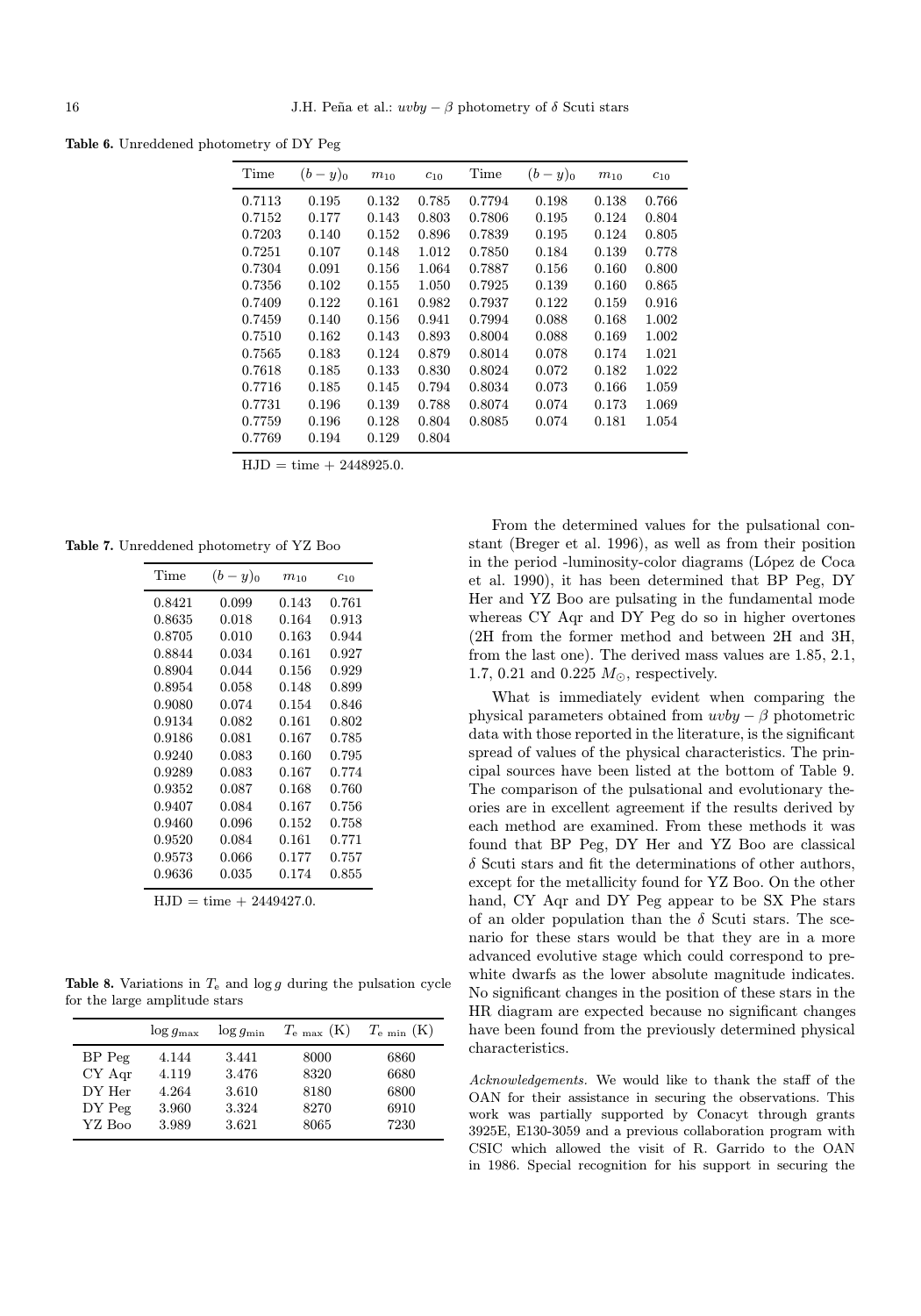Table 9. Comparison with the previously reported data in the literature

| ID     | Source                                   | [Fe/H]                   | $\log T_{\rm e}$         | $\log g$ | $T_{\rm e}$ (K)          | Q        |
|--------|------------------------------------------|--------------------------|--------------------------|----------|--------------------------|----------|
| BP Peg | ${\rm PP}$                               | 0.76                     | 3.871                    | 3.92     | 7430                     | 0.045    |
|        | GKA                                      | $-0.08$                  | 3.875                    | 3.85     | 7500                     |          |
|        | KMcN & J                                 | $-0.08$                  | 3.873                    | 3.85     | 7470                     |          |
|        | McN                                      | $-0.02$                  |                          | 3.87     | 7550                     | 0.033    |
| CY Aqr | PP                                       | $-0.90$                  | 3.875                    | 3.91     | 7500                     | 0.020    |
|        | <b>GKA</b>                               | $-0.6$                   | 3.899                    | 4.13     | 7925                     |          |
|        | MB                                       | $\equiv$                 |                          | 4.11     |                          |          |
|        | ER                                       | $-0.7$                   | 3.880                    | 3.85     | 7590                     | 0.019    |
|        | McN & F                                  | $-0.6$                   | $\overline{\phantom{0}}$ | 4.13     | 7930                     | 0.033    |
|        | <b>PLC</b>                               | $\equiv$                 | 3.893                    | 3.95     | 7816                     | 0.024    |
|        | $\ensuremath{\text{McN}}$                | $-1.40$                  |                          | 4.04     | 7720                     | 0.031    |
| DY Her | PP                                       | 0.58                     | 3.874                    | 4.05     | 7490                     | 0.061    |
|        | <b>GKA</b>                               | 0.30                     | 3.853                    | 3.66     | 7128                     | $\equiv$ |
|        | $\operatorname{BC}$ & $\operatorname{R}$ | $\hspace{0.1mm}$         | $\qquad \qquad -$        | 3.87     | 7360                     |          |
|        | <b>ER</b>                                | 0.30                     | 3.865                    | 3.72     | 7320                     | 0.039    |
|        | McN $\&$ F                               | 0.30                     | 3.866                    | 3.66     | 7130                     | 0.033    |
|        | <b>PLC</b>                               | $\overline{\phantom{a}}$ | 3.860                    | 3.59     | 7244                     | 0.032    |
|        | EA                                       | 0.16                     |                          | 3.87     | 7360                     | $\equiv$ |
|        | McN                                      | 0.00                     |                          | 3.66     | 7250                     | 0.033    |
| DY Peg | PP                                       | $-0.56$                  | 3.880                    | 3.75     | 7590                     | 0.019    |
|        | GKA                                      | $-0.70$                  | 3.892                    | 4.00     | 7800                     | $\equiv$ |
|        | MB                                       | $\equiv$                 |                          | 4.00     | $\overline{\phantom{0}}$ | $\equiv$ |
|        | ER                                       | $-0.6$                   | 3.885                    | 3.89     | 7680                     | 0.023    |
|        | McN & F                                  | $-0.7$                   | 3.892                    | 4.00     | 7800                     | 0.033    |
|        | $K \& R$                                 |                          |                          | 4.04     | 7775                     | 0.032    |
|        | McN                                      | $-0.65$                  |                          | 3.99     | 7705                     | 0.032    |
| YZ Boo | PP                                       | $-0.39$                  | 3.884                    | 3.84     | 7650                     | 0.032    |
|        | <b>GKA</b>                               | $-0.10$                  | 3.884                    | 3.97     |                          |          |
|        | MB                                       | $\overline{\phantom{0}}$ |                          | 3.97     | $\equiv$                 |          |
|        | McN $\&$ F                               | $-0.1$                   | 3.884                    | 3.97     | 7650                     | 0.033    |
|        | KJ                                       | $-0.25$                  |                          | 3.71     | 7410                     |          |
|        | <b>PLC</b>                               | $\overline{\phantom{m}}$ | 3.880                    | 3.80     | 7585                     | 0.032    |
|        | J & McN                                  | $-0.025$                 |                          | 3.95     | 7590                     | 0.033    |
|        | McN                                      | $-0.60$                  |                          | 3.86     | 7490                     | 0.032    |

PP Present paper McN & F McNamara & Feltz (1978) GKA Andreasen (1983) KJ Kim & Joner (1994b) MB Breger (1980) J & McN Joner & McNamara (1983) ER Rodríguez (1989) BC & R Breger et al. (1978) EA Antonello (1990) PLC López de Coca (1986) K & R Kilambi & Rahman (1993) KMcN & J Kim et al. (1989) McN McNamara (1997).

observations of DY Her is acknowledged. Typing and proofreading were done by J. Orta and J. Miller, respectively. C. Guzman assisted us in the computing. This is part of the work for obtaining the Masters Degree of DG. We would like to acknowledge both fuitful discussions with Carlos Chavarría and suggestions of the referee which improved this paper.

## References

Andreasen G.K., 1983, A&A 121, 250

Antonello E., 1990, A&A 230, 127

Arellano Ferro A., Parrao L., 1989, Reporte Técnico No. 57. Instituto de Astronomía, UNAM

Table 10. Mean values and standard deviations for BP Peg between phases 0.3 and 0.75

|           | V      | $b - y$ | m <sub>1</sub>          | c <sub>1</sub> | $H\beta$ |
|-----------|--------|---------|-------------------------|----------------|----------|
| KMJ       | 12.059 |         | $0.256$ $0.148$ $0.795$ |                | 2.736    |
| $\sigma$  | 0.058  | 0.033   | 0.041                   | 0.051          | 0.047    |
| <b>PP</b> | 12.100 | 0.250   | 0.202                   | 0.695          | 2.731    |
| $\sigma$  | 0.050  | 0.013   | 0.025                   | 0.034          | 0.023    |

Breger M., 1979, PASP 91, 5

Breger M., 1980, ApJ 235, 153

Breger M., Handler G., Garrido R., et al., 1996, Delta Scuti Star Newslett. 10, 24